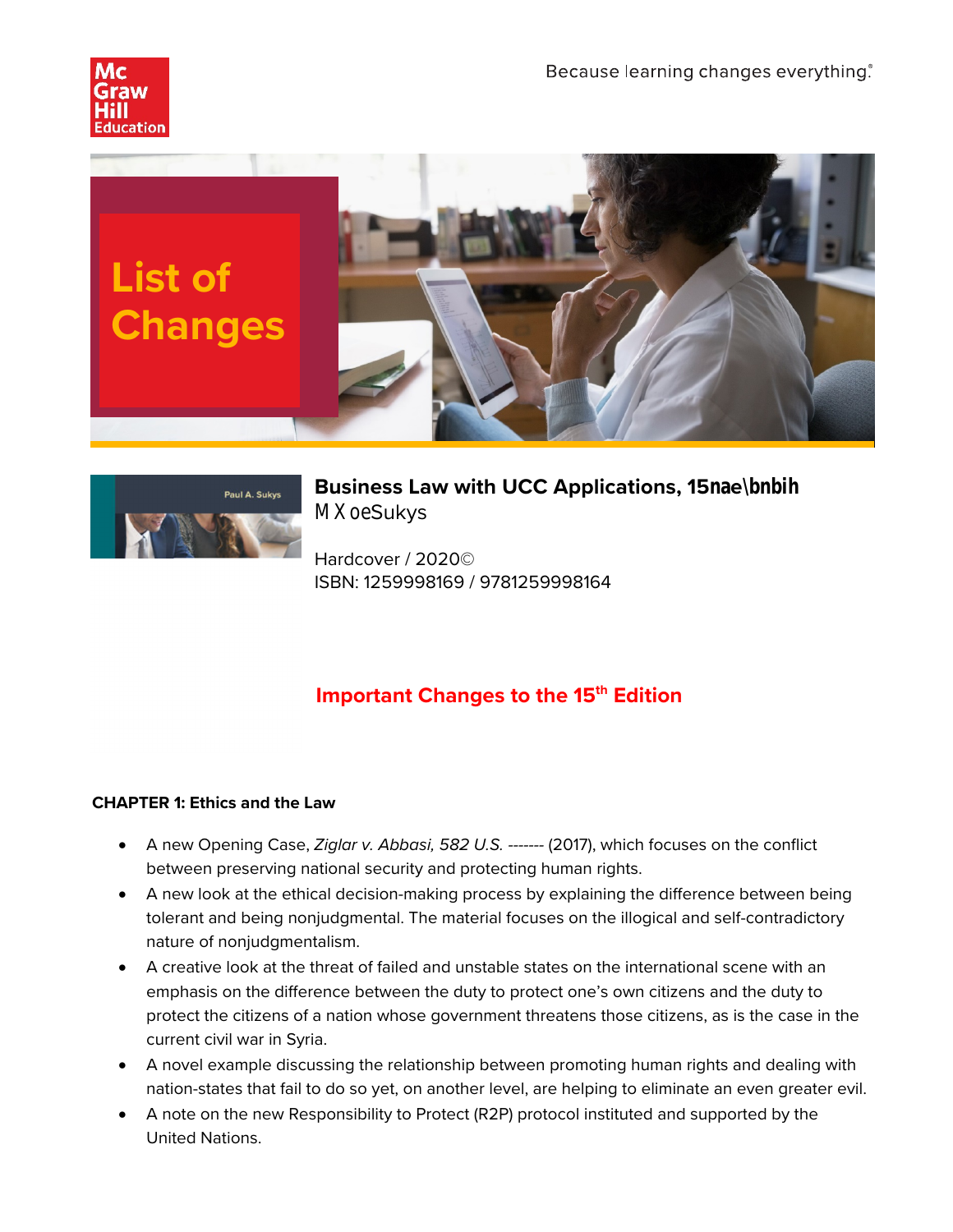#### **CHAPTER 2: Sources of the Law**

- A new Opening Case, *States of New York, et al. v. Trump*, Civil Action No. 17-CV-5228 (2017), which involves 15 states and the District of Columbia that filed a joint lawsuit in the U.S. District Court asking that court to grant an injunction that would stop the enforcement of what they called President Trump's unconstitutional DACA order.
- A new take on the development of the two central theories of legal interpretation, textualism and pragmatism.
- A new major addition that explains the nature of executive orders, looks at the types of executive orders, examines the various theories of presidential power, and explores the current challenges to executive power.
- The introduction of a new feature entitled *Business Law with UCC Applications—and Now the Applications.* The installment in Chapter 2 takes a look at the dangers associated with placing legislative power in the hands of a semi-independent body such as the Uniform Law Commission.
- A new section that examines the nature of the Deep State from historical and contemporary points of views, explores the motives of the Deep State agents, and looks at how to counteract the effects of the Deep State.
- A new section that studies the goals and the operation of the Regulatory Flexibility Act.

## **CHAPTER 3: The Judicial Process and Cyber-Procedure**

- A new Opening Case, *The European Community (EC) v. RJR Nabisco, Inc*. *(RJR),* 579 U.S. ----- (2016), in which the European Community (EC), acting for itself and for its members, brought suit in federal court in New York against the American corporation RJR Nabisco under the Racketeer Influenced and Corrupt Organizations (RICO) Act, claiming that RJR had, in furtherance of its illegal scheme, committed numerous acts of money laundering, wire fraud, mail fraud, and violations of the Travel Act. For good measure, the EC added several allegations of wrongdoing under the state laws of New York.
- A discussion about how to determine whether a non-nation-state configuration qualifiers as a "foreign state" and, thus, has the right to bring a lawsuit in U.S. District Courts. These non-nationstate configurations include non-governmental organizations, unified international institutions, and conglomerates.
- A discussion about choosing which law applies in a lawsuit in the context of the new Defend Trade Secrets Act (DTSA).
- An examination of *Bristol-Myers Squibb v. Superior Court of California*, a landmark case that redefines the nature of forum shopping in class action lawsuits.
- A look at the new amendments to the federal rules of civil procedure that are designed to limit the amount of information gathering that is conducted by both sides in a civil case.
- Some new details that explore what happens during an arrest in a criminal case, including a look at the exclusionary rule, the fruit of the poisonous tree rule, the attenuation doctrine, the independent source rule, and the inevitable discovery doctrine.
- The addition of new material on the jury selection process as it occurs in a criminal trial.
- The addition of new material on the consequences of a hung jury and about what happens when the judge declares a mistrial.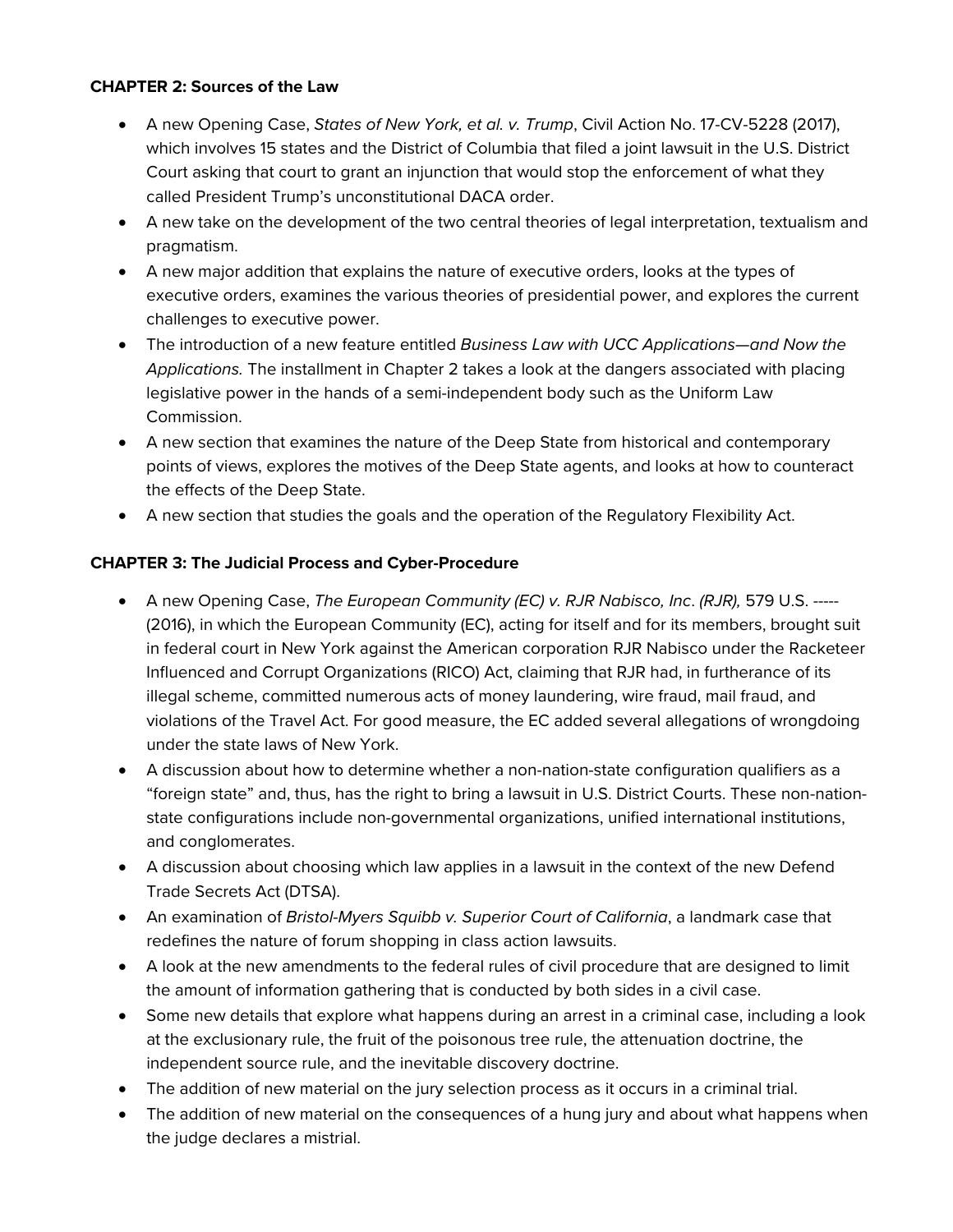#### **CHAPTER 4: Alternative Dispute Resolution and Cyber-ADR**

- A new Opening Case, *Considie v. Brookdale Senior Living, Inc*, 124 F. Supp 3d 83 (2015), which discusses whether arbitration can ever be truly mandatory.
- A look at the Federal Arbitration Act (FAA), which is designed to make sure that properly initiated arbitration agreements are enforced by the courts.

## **CHAPTER 5: Criminal Law and Cybercrimes**

- A new Opening Case, *United States v. Hearst,* 563 F.2d 1313 (9th Cir. 1978), in which the worldrenown defense attorney F. Lee Bailey uses the creative defense of coercive persuasion in an illfated attempt to earn a not-guilty verdict for heiress-turned-urban guerilla Patty Hearst.
- An ethics feature that focuses on the infamous "texting suicide case" in which a teenage boy killed himself by carbon monoxide poisoning after being told on his cell phone by his girlfriend to "get back in the car."
- A detailed reexamination of the nature of "recklessness" in the law in the context of the Philadelphia Amtrak Derailment tragedy that killed eight people.
- A consideration of the controversial third requirement that some states have added to the threestep test of corporate criminal liability. The third requirement adds that the directors or officers of a corporation must have authorized, approved, or recklessly tolerated the criminal actions of the employees.
- A reconsideration of corporate criminal liability in the context of the Grenfell Tower fire in London, the worst fire in England for more than 100 years.
- A look at the unintended consequences that can emerge from variations in the law that exist from jurisdiction to jurisdiction, especially at the international level.
- A new examination of several legal theories under which corporations can be held criminally liable for their conduct.
- A new study of the dangers of guns in schools and attempts at both the state and federal level to enact laws that will protect school children from gun-related violence.
- An in-depth look at the global cyber-crime wave in cyber-extortion, using malware, ransomware, and other serious cyber-attack strategies.
- A look at the civil cause of action available under the Computer Fraud and Abuse Act (CFAA).
- An examination of state and federal legislation designed to regulate drone activity.
- A discussion of the Stockholm syndrome and coercive persuasion as defenses to criminal liability.

## **CHAPTER 6: Tort Law and Cybertorts**

- An introduction to the case of *Jailynn Brown, et al. v. Andre T. Harris Sr., et al*, Appellate Case No. 27069, Trial Court Case No. 2014-CV-5144 (2014) which examines the issue of duty, the nature of negligence, and the viability of the defense of assumption of the risk.
- A new examination of the concept of the temporary public figure (also known as the limitedpurpose public figure) as it was involved in a false story about the the University of Virginia printed in *Rolling Stone Magazine*.
- The introduction of the two relatively new intentional torts of civil theft and food disparagement.
- A discussion of the actual malice test in a defamation case as it played out in the story of an anti-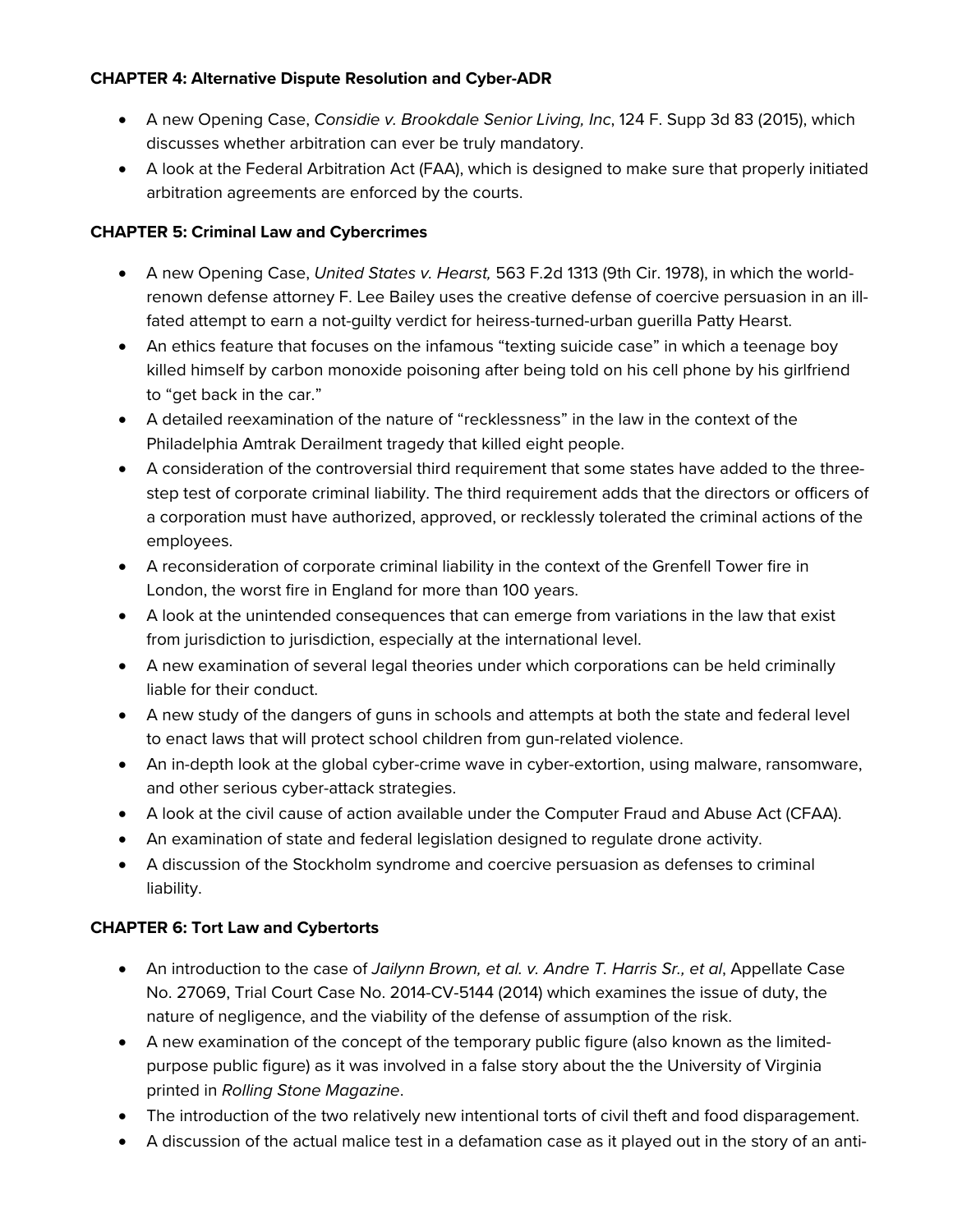violence editorial published in the *The New York Times* that falsely accused Sara Palin's political action committee of inspiring the shooting of Democratic Congresswoman Gabby Giffords in 2011.

- A look at the Federal Employers Liability Act (FELA), which established a negligence standard for railroads that all but eliminates the foreseeability causation doctrine in such cases.
- An examination of the doctrine of *ferae naturae* (wild nature) that helps determine the liability of a property owner when people are injured on the owner's property by wild animals.
- A new discussion of the Federal Torts Claims Act, sovereign immunity, and public duty doctrine.
- A new Case Study for Part I, *Barbara Schneider, Plaintiff-Appellant v. Mark Kumpf*, *Defendant-Appellee,* Court of Appeals of Ohio Second District, Montgomery County, No. 26855. Decided July 29, 2016, 2016-Ohio-5161.

## **CHAPTER 7: The Essentials of Contract Law**

- A new Opening Case, *Grondin v. Rossington*, 690 F. Supp. 200, which discusses some of the essential elements of a written contract.
- Another installment of the new feature, *Business Law with UCC Applications—and Now the Applications*, which takes a look at the conflicts that can arise when the parties to a contract are not sure whether a contract is for the sale of goods or for services rendered.

## **CHAPTER 8: Offer, Acceptance, and Mutual Assent**

- A new Opening Case, *B.J. Kadrmas, Inc. v. Oxbow Energy LLC*, 727 N.W. 2d 279 (2007), which discusses the nature of offer and acceptance.
- Another installment of the new feature, *Business Law with UCC Applications—and Now the Applications,* that focuses on UCC 2-204 (1) and (3), which explain the simple nature of a contract and, in doing so, help establish a sane and stable economy.
- A discussion of a new statute titled The Fair and Accurate Credit Transactions Act (FACT Act). The FACT Act, which is actually an amendment to the Fair Credit Reporting Act (FCRA), is designed to cut down on identity theft related to the use of credit and debit cards.
- The examination of a new type of identify theft called catfishing. Catfishing is not identity theft, *per se*. Instead, catfishing involves the creation of an entirely new online identity, a cyber-ghost, who then snags a gullible, but innocent, victim who becomes involved with the cyber-ghost and is then deliberately conned out of large amounts of money.

## **CHAPTER 9: Consideration and Cyber-Payments**

- A new Opening Case, *Stein v. Gelfand*, 476 F. Supp. 2d. 427 (2007), which explores what happens when the amount of consideration is not known at the time that a contract is made.
- An introductory discussion about a new form of consideration called bitcoin, which is actually a subset of cryptocurrency.

## **CHAPTER 10: Capacity and Legality: The Final Elements**

• A new Opening Case, *AK Steel Corp. v. ArcelorMittal USA, L.L.C*, 2016-Ohio-3285 (Court of Appeals, 12th Appellate District of Ohio, Butler County), which looks at the nature of restrictive employment agreements.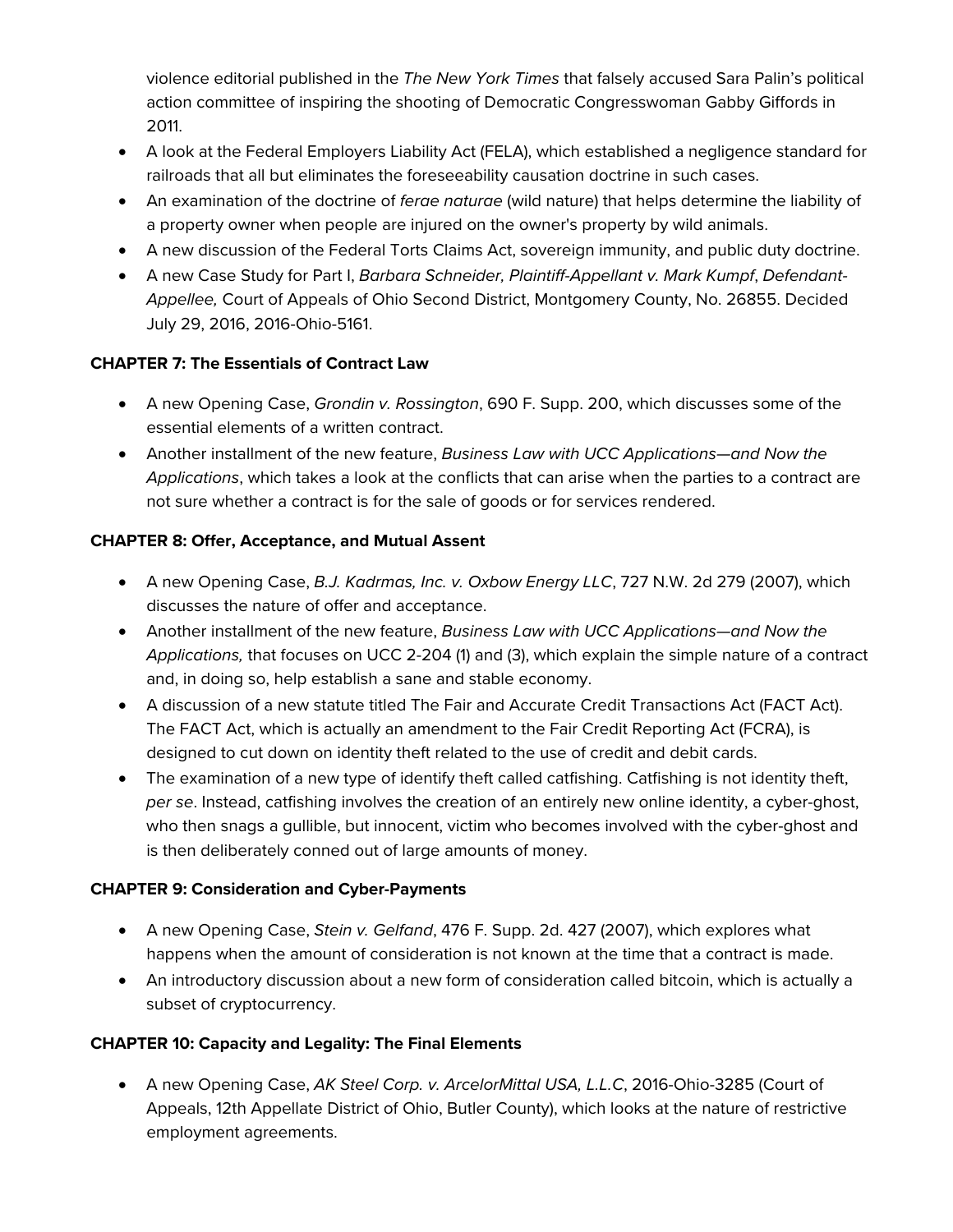• A new, more detailed, more complete discussion of noncompete agreements (also referred to as restrictive employment covenants).

## **CHAPTER 11: Written Contracts and Cyber-Commerce**

- A new Opening Case, *Charlotte Eastland Mall LLC v. Sole Survivor Inc.*, No. COA03- 1422, Court of Appeals of North Carolina (October 19, 2004), which looks at those contracts must be in writing to be enforceable.
- Another installment of the new feature, *Business Law with UCC Applications—and Now the Applications*, which takes a look at the conflicts that can arise when the parties to a contract for specially manufactured goods have not reduced that contract to writing.

## **CHAPTER 12: Third Parties, Discharge, and Remedies**

• A new Opening Case, *Lake Ridge v. Carney*, 66 Ohio St. 3d 376, No. 2464, which looks at the concept of contract repudiation.

## **CHAPTER 13: Sales Contracts: Formation, Title, and Risk of Loss**

- A new Opening Case, ePresence, Inc. v. Evolve Software, Inc., 190 F. Supp. 2d 159 U.S. District Court, D. Massachusetts (February 27, 2002), which looks at the differences between service contracts and sale of goods contracts.
- Another installment of the new feature, Business Law with UCC Applications—and Now the Applications, which takes a look at the question of when to apply the UCC to a case and when to look to other forms of contract law such as common law, consumer protection law, real property law, employment law, or the United Nations Convention on Contracts for the International Sale of Goods.

#### **CHAPTER 14: Sales Contracts Rights, Duties, Breach, and Warranties**

- A new Opening Case, *Hooten Equipment Company v. Trimat, Inc.*, 4th District
- No. 03CA16 2004-Ohio-1128), which explores the nature of nonconforming goods.
- Another installment of the new feature, *Business Law with UCC Applications—and Now the Applications*, which takes a look at the standards used to measure when, under the UCC, a buyer's rejection of the goods purchased in a sales contract has been effective.

#### **CHAPTER 15: Product Liability and Consumer Protection**

- A new Opening Case, *Peter Macrie, Sr., Peter Macrie, Jr. and Toni Marie Macrie, Plaintiffs-Appellants v. SDS Biotech Corp., Aka Fermenta Plant Protection, Defendant- Respondent,* 267 N.J. Super. 34, which examines the duty to warn and the concept of risk analysis.
- A new in-depth discussion of the the Consumer Finance Protection Bureau (CFPB, or simply the Bureau) and its troubled history.
- An ethical study that focuses on a new Deep State attack on the authority of the president. This attack challenged the power of the president to appoint a new director for the Consumer Finance Protection Bureau.
- The addition of a section on the Military Lending Act (MLA), a statute enacted to protect members the military, especially those on active duty, as well as their spouses and dependents,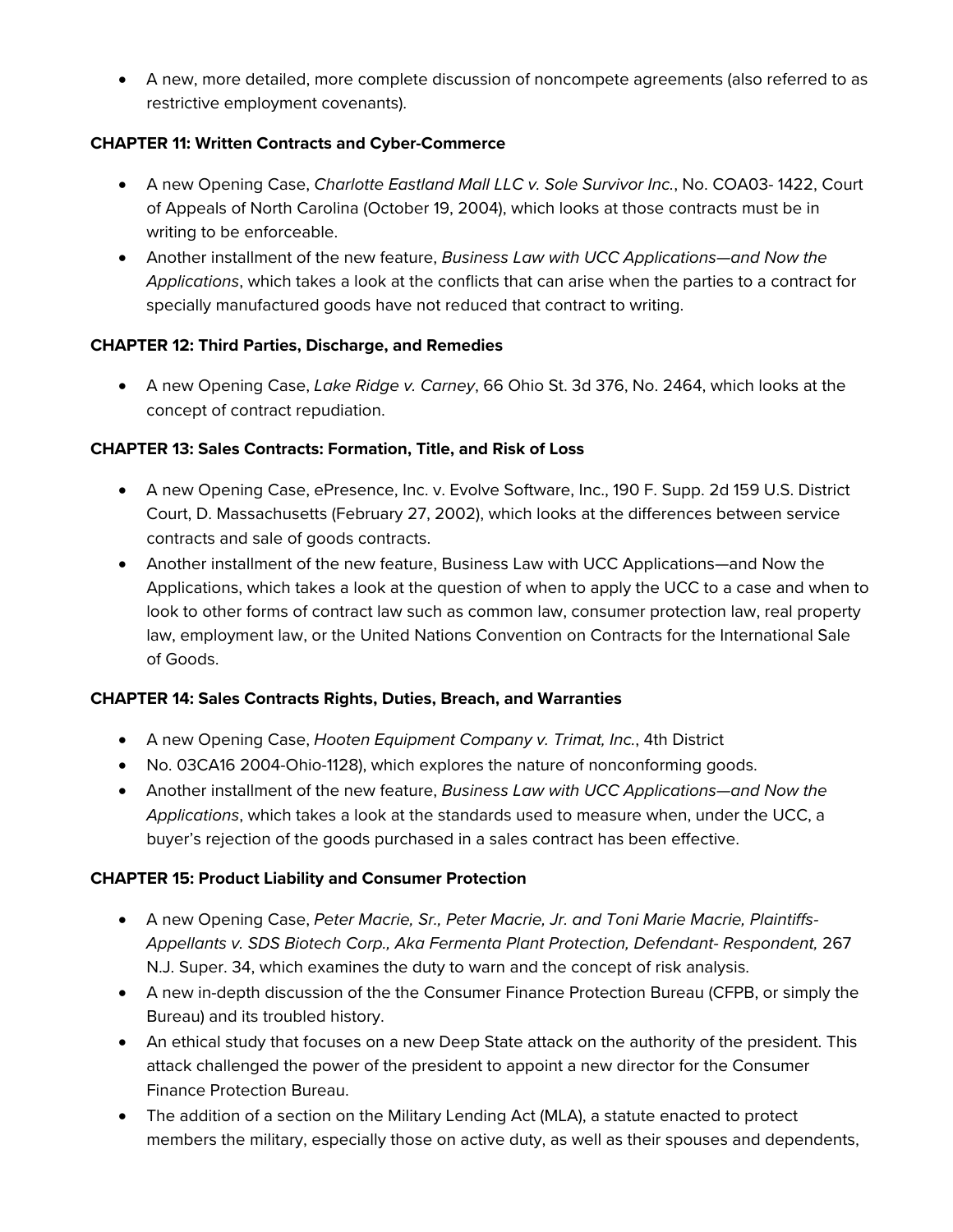from being targeted by certain financial organizations and institutions that use questionable lending strategies to take advantage of military personnel who often find themselves in a vulnerable position because of their highly mobile, somewhat unpredictable lifestyles.

• New Case Study for Part 3, *Norcold, Inc. v. Gateway Supply Company*, 298 N.E. 2d 618, 154 Ohio App. 594 (2003).

## **CHAPTER 16: The Nature of Negotiable Instruments**

- A new Opening Case, *N. E. Guthrie, Petitioner v. National Homes Corporation* 394 S. W. 2d 494 (1965); *N. E. Guthrie, Appellant v. National Homes Corporation, Appellee,* 387 S.
- W. 2d 158, which looks at the nature of promissory notes.
- A more in-depth discussion of section UCC 3-106, which explains in detail the characteristics that make an instrument unconditional and, therefore, a negotiable instrument.

## **CHAPTER 17: Holders in Due Course, Defenses, and Liabilities**

- A new Opening Case, *Williams v. Stansbury,* 649 S.W.2d 293, Supreme Court of Texas (1983); and, in the Texas appellate court, *Williams v. Stansbury* 634 S.W.2d 924, (Tex. App. 1982), which takes a look at the relationship between promissory notes and garnishment orders.
- The addition of new material on consumer credit contracts and the FTC legend.
- Another installment of the new feature, *Business Law with UCC Applications*—*and Now the Applications,* which examines the question of whether the addition of UCC 1-106 (d) to Article 3 makes obsolete most of the other rules laid down in that article.

## **CHAPTER 18: Bank-Depositor Relationships and Cyber-Banking**

- A new Opening Case, *Spacemakers of America Inc. v. Suntrust Bank*, No: A04A2080 (Court of Appeals of Georgia), which examines the dangers that result from ignoring the activities of those employees who handle the firm's money.
- A new, more detailed discussion clarifying the changing roles of a bank from creditor to debtor and back again.
- A new, more detailed discussion clarifying the roles of a bank as agent and principal.
- A new section on Project Sheltered Harbor, a national protocol designed to stave off a potentially catastrophic run on the banks of the country, similar to the ones that ushered in the Great Depression of the 20th century.
- New Case Study for Part 4, *Read v. South Carolina National Bank*, 86 S. C. 534, 335 S.E.2d 359, Supreme Court of South Carolina.

## **CHAPTER 19: Insurance**

- A new Opening Case, *State Farm Fire and Casualty Company v. Ramsey*, 719 F.Supp. 1337 (1989) United States District Court, S.D. Mississippi, E.D., which highlights the need to be able to distinguish between tenants-in-common and tenants by the entirety.
- A new discussion of the four types of co-tenancy: tenancy in common, joint tenancy, community property, and tenancy by the entirety.
- A new discussion of the homestead, a type of ownership unique to American law.
- A new discussion of the homestead exemption.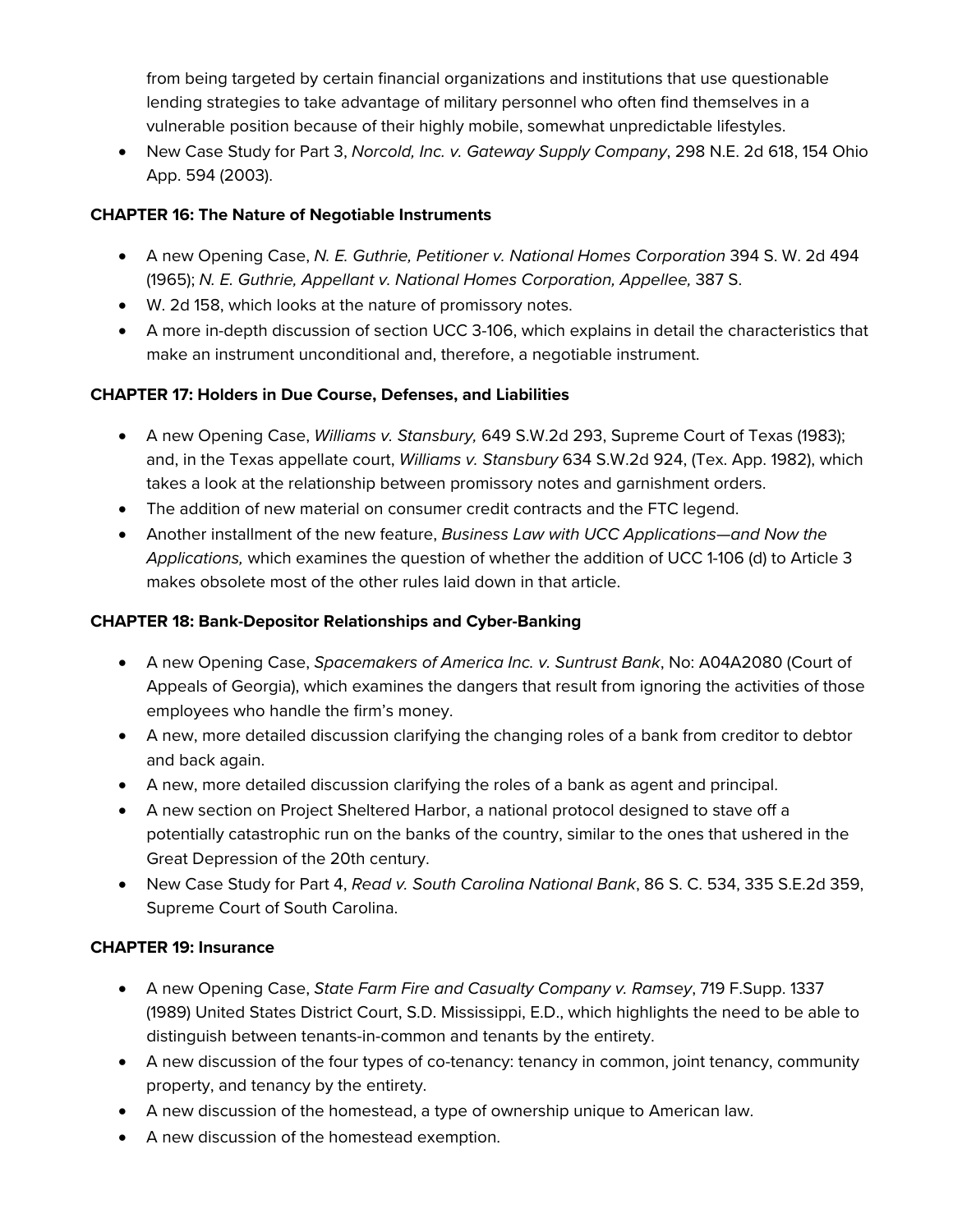- A new discussion of the proof of loss form, which is designed to detail the personal property destroyed during an incident that gives rise to an insurance claim.
- A new discussion of renters' insurance, which protects tenants against the damage or loss of personal property, stolen personal property, liability for a visitor's personal injury, and liability for negligent destruction of the rented premises.
- A new discussion on the changes that have been made to the federal Affordable Care Act.
- A new discussion on the nature and the extent of cyber insurance coverage.

## **CHAPTER 20: Mortgages, Land Contracts, and the 21st -Century Financial Crisis**

- A new Opening Case that was literally ripped from the morning headlines, found in James Leggate, "Cincinnati Sues Company over 'Predatory' Land Sales Contracts, Blighted Properties," *WCPO Cincinnati* (April 14, 2017), which examines the dangers associated with manipulating land contracts.
- A new section explaining land contracts.
- An addition to the discussion of the 21st-century financial crisis and the backlash against the Dodd–Frank Act.
- A new section that discusses the plan, introduced by the administration and the Senate, to alter the operation of both Fannie Mae and Freddie Mac, in order to minimize the role that the federal government has in overseeing the operation of these two government-sponsored enterprises (GSEs).

## **CHAPTER 21: Bankruptcy Law: In Theory, in History, and in Practice**

- Updated, in-depth coverage of the current state of bankruptcy law in the United States.
- New coverage of the changes in Chapter 13 Bankruptcy filings as initiated under the authority of the Bankruptcy Abuse Prevention and Consumer Protection Act (BAPCPA).

## **CHAPTER 22: Agency Law**

- A new Opening Case, *Latty v. St. Joseph's Society*, 17 A.3d 155 (2011), 198 Md.
- App. 254 (2011), which explores the nature of agency law and the extent of vicarious liability under tort law principles.
- Addition of new material on agency law in the health care setting that includes a look at living wills, durable health care power of attorney, DNR identification, and anatomical gift documents.
- Additional material on agency in the health care setting, including the legal definitions of death, terminal condition, and a permanently unconscious state.

## **CHAPTER 23: Employment Law**

- A new Opening Case, *Kimberly Hively v. Ivy Tech Community College*, No. 15-1720 (2017), which explores the question of whether sexual orientation qualifies as gender discrimination under the Civil Rights Act of 1964.
- New coverage concerning what questions can and cannot be asked by an employer during a job interview process.
- Coverage concerning new guidelines issued by the Occupational Safety and Health Administration (OSHA) concerning what employers can and cannot do in relation to drug and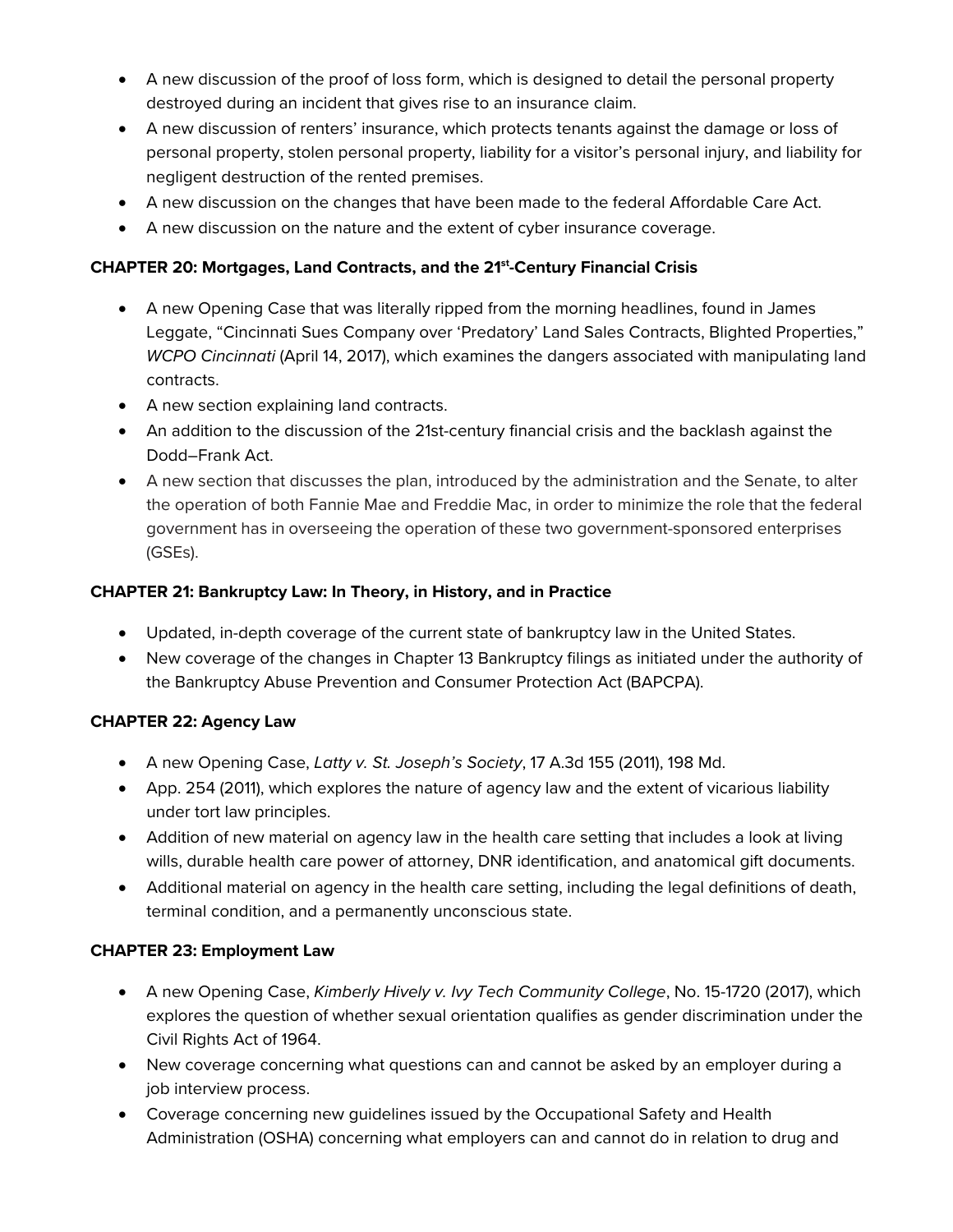alcohol testing after workplace injuries.

- New coverage concerning the status of private collective actions filed under the Fair Labor Standards Act.
- New coverage concerning the status of the overtime minimum salary increase proposal made by the administration under the FLSA.
- New coverage concerning the Working Families Flexibility Act of 2017.
- New coverage concerning the Strategic Enforcement Plan of the EEOC. The goal of this initiative is to make certain that the legal system is open and accessible to all.
- New coverage concerning the stated objectives of the new Strategic Enforcement Plan.

#### **CHAPTER 24: Labor Law**

- A new Opening Case, chronicled in "About the IDG," *IDG The Independent Drivers Guild*, https://drivingguild.org/about (2017), which involves a look at the new Uber Drivers' Union, the Independent Drivers Guild (the IDG or the Guild).
- A new "Soon to Be a Classic Case"feature on *Janus v. AFSCME*, in which the governor of Illinois challenged a state statute that gave public unions like the American Federation of State, County, and Municipal Employees (AFSCME) the exclusive authority to represent all state employees, even those who were opposed to the very idea of a union.
- New Case Study for Part 5, *Evans v. Georgia Regional Hospital*, 803 F. 3d 1248, U.S. Court of Appeals, Eleventh Circuit.

#### **CHAPTER 25: The Business Entity: An Introduction**

- A new Opening Case, *Van Hooser, et al. v. Keenoin, et al.*, 271 S.W. 2d 270 (Court of Appeals of Kentucky), which involves a study of the differences between a partnership and a corporation.
- The addition of material on a new corporate structure known as the private, religiously based corporate entity.
- The addition of material on a new breed of business entities known collectively as economic development special-purpose entities (EDSPEs), including such diverse corporate structures as special improvement districts, port authorities, new community authorities, joint economic development districts, municipal utility districts, and community improvement corporations.

#### **CHAPTER 26: The Corporate Entity**

- A new Opening Case, *Messick v. Moring* 514 So. 2d 892 (the Supreme Court of Alabama), which involves a close examination of the corporate law doctrine of piercing the corporate veil.
- New coverage of the "Delaware Factor," which is an attempt to explain why many promoters still flock to Delaware to incorporate, despite the fact that most other states have incorporation statutes that are just as easy, economical, effective, and efficient as Delaware's original groundbreaking statute.

## **CHAPTER 27: Managing the Corporate Entity**

- A new Opening Case, *Unocal Corporation v. Mesa Petroleum Company*, 493 A. 2d 946, (1985), which involves a close examination of the Business Judgment Rule.
- New coverage that examines the many recent challenges to the Sarbanes–Oxley Act.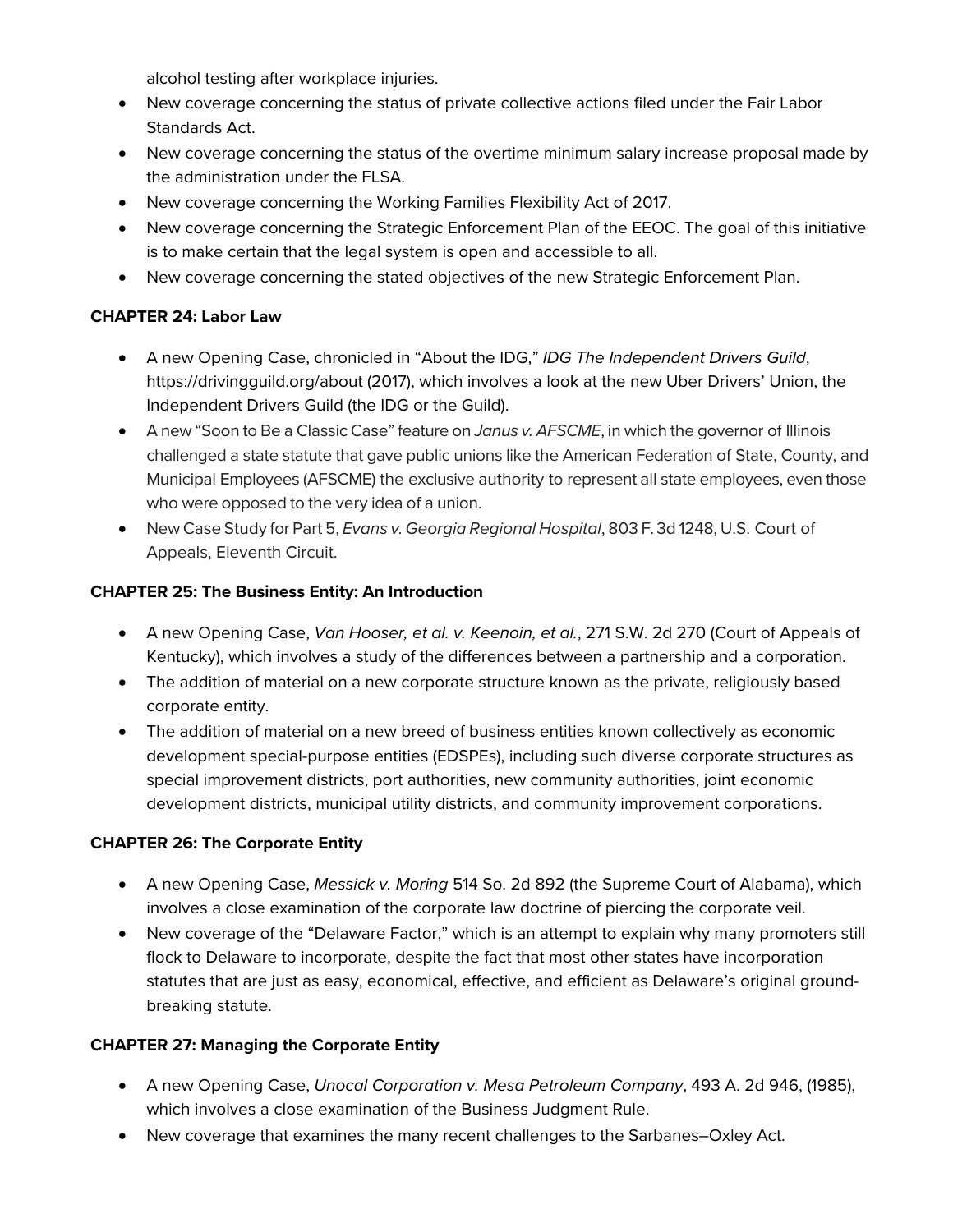- Coverage of a new concept known as American legal imperialism.
- New coverage of the unintended consequences that have emerged in the wake of the passage of the Sarbanes–Oxley Act.
- New coverage that examines the environmental, social, and governance (ESG) movement in support of stakeholder corporate control.
- New coverage of the Wells Fargo compensation recovery case, a case that is the most vivid example of a change in corporate policy motivated by a shareholder proposal that was never voted upon.
- New coverage of the Financial Choice Act of 2017 (FCA), which is an attempt to limit the number of shareholders eligible to submit shareholder proposals.

#### **CHAPTER 28: Government Regulation of the Corporate Entity**

- A new Opening Case, *Asadi v. GE Energy (USA) L.L.C.*, No. 12-20522, U.S. Court of Appeals for the Fifth Circuit (October 8, 2013), which involves the use of a textualist approach to statutory interpretation from the bench.
- The addition of the Jumpstart Our Business Startups (JOBS) Act, a federal law designed to empower small businesses to raise capital more efficiently, economically, and effectively.
- New coverage of the SEC's Regulation Systems Compliance and Integrity (REG SCI) protocols, an innovative system designed to short-circuit potential cyber interruptions of the stock exchange system in the future.

#### **CHAPTER 29: Personal Property and Bailments**

- A new Opening Case, *Ritz v. Selma United Methodist Church*, 467 N.W.2d 266, which looks at the differences that exist among lost, abandoned, and mislaid property.
- New coverage of the concept known as natural property.
- New coverage of the concept known as a treasure trove.
- New coverage of some new trends in cultural property protection. Cultural property includes works of art, monuments, and archives that are created by and preserved for a nation, an ethnic group, a tribe, or some other cultural subdivision in order to preserve and celebrate the history, character, religion, and beliefs of that subdivision.

#### **CHAPTER 30: Real Property and Landlord and Tenant Law**

- A new Opening Case, *General Electric Credit Union v. Sharon K. Medow*, 2016 Ohio 3266, Court of Appeals of Ohio, First District, Hamilton County (June 3, 2016), which looks at how dower rights relate to life estates.
- New material on the concept of coverture.
- New material on dower and curtesy. Under the right of dower, a wife had an interest in her husband's property, which she would receive on his death. The husband had a similar right called the right of curtesy.
- New material on spousal rights, which replace dower and curtesy in most states.

#### **CHAPTER 31: Wills, Advance Directives, and Trusts**

• A new Opening Case, *Winkfield v. Children's Hospital and Research Center of Oakland*, Case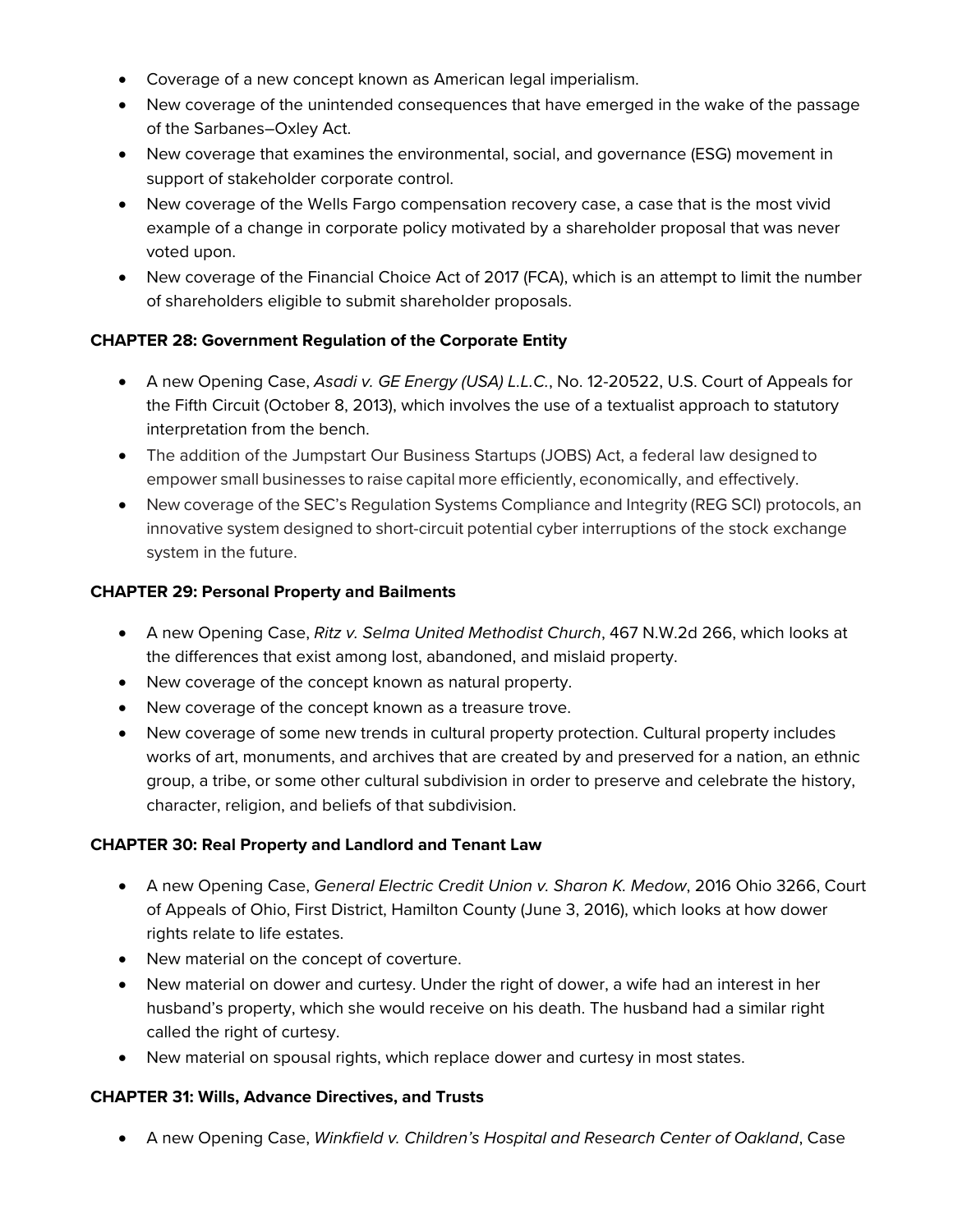Number RG 13707598 (2013), which explores the conflicts that often exist between First Amendment religious rights and the right to die with dignity.

- New, more detailed coverage of living wills.
- New, more detailed coverage of the durable power of attorney for health care.
- A new discussion of the difficulties with advance directives.
- New coverage of the physician order for life-sustaining treatment.
- New coverage of protective medical decision documents.
- New coverage of do not resuscitate orders.
- A new discussion of the right to die and the right to live.
- A new discussion of advance directives and the right to die.

#### **CHAPTER 32: Professional Liability**

- A new Opening Case, this one examining the unintended consequences for attorneys that result from the new version of Model Rule 8.4 (g) of the American Bar Association's Code on Ethics and Professional Responsibility.
- Coverage of the new tax code.
- New coverage of financial advisors.
- Coverage of the revised fiduciary rule.

## **CHAPTER 33: Science, Technology, and Law in the 21st Century**

- A new Opening Case that examines climate change, carbon footprints, sunspots, a mysterious 1,500-year climate cycle, and the Paris Climate Agreement.
- New coverage of the California Delta Water Twin Tunnel Project and its relationship to the proposed federal science court.
- New coverage of the Solid Waste Act.
- New coverage of the Toxic Substance Abuse Act.
- New coverage of the Comprehensive Environmental Response, Compensation, and Liability Act (CERCLA).
- New coverage of the Oil Pollution Act.
- New coverage of the Paris Climate Agreement.
- New coverage of the concept of stocktake.
- Update on global population figures.
- Update on U.S. population growth figures.
- New coverage of the U.S. Supreme Court Case, *Impression Products, Inc. v. Lexmark International, Inc.*, which greatly affects patent law.
- New coverage of the patent law doctrine of the "right to tinker."

#### **CHAPTER 34: International Law and the New World Order**

- A new Opening Case that examines the growing global struggle between liberal democracy and authoritarianism.
- Extensive revision of the technique of predictive political history.
- New up-to-date examples of the emerging new world order.
- The addition of a current real-world example of *Realpolitik* in action.
- The addition of a current real-world example of liberal internationalism in action.
- The addition of a current real-world example of neoconservativism in action.
- The addition of a current real-world example of neoliberalism in action.
- New coverage of the relative effectiveness of liberal democracy and authoritarianism in relation